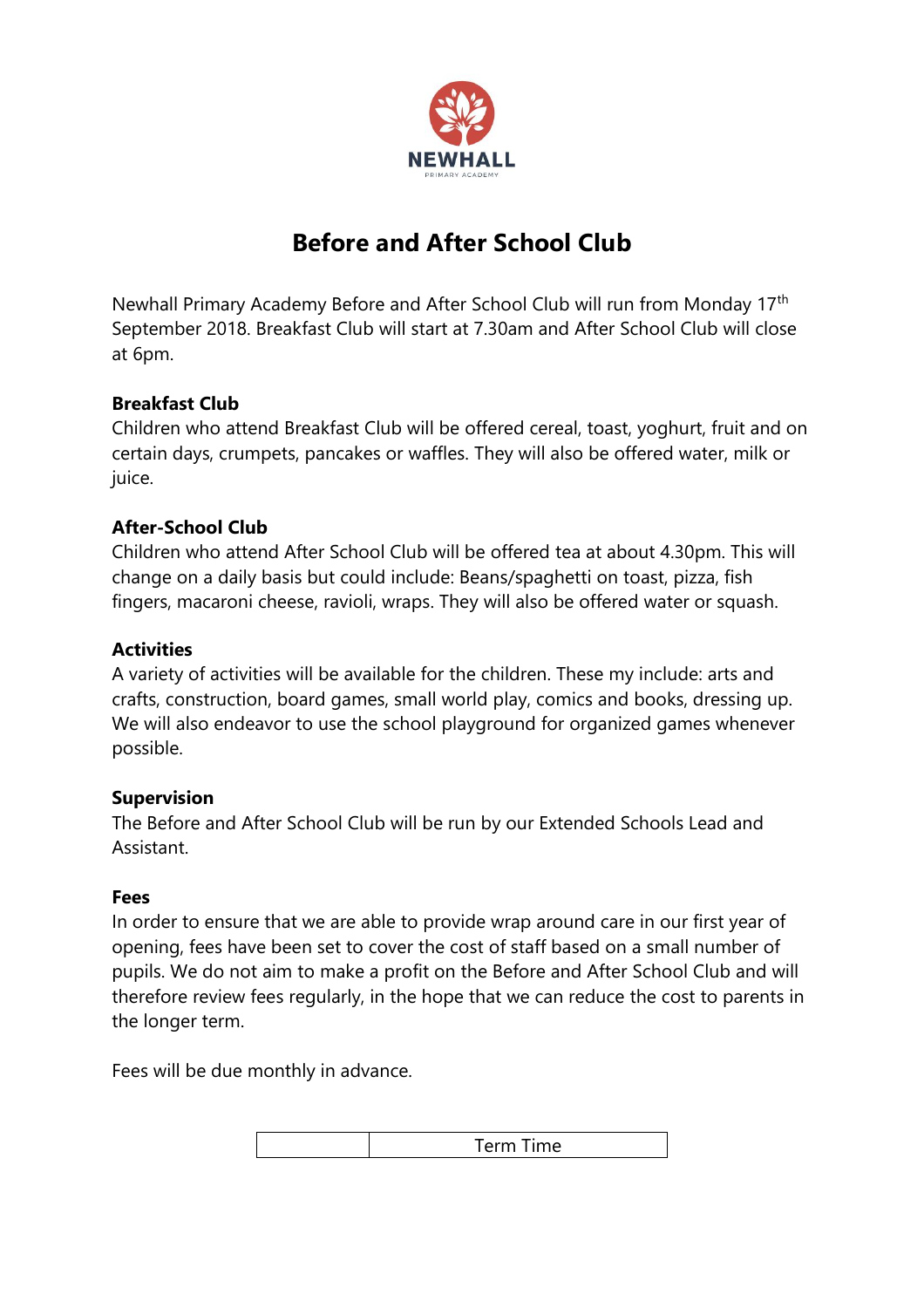| Day       | <b>Breakfast</b> | After      | <b>Both</b> |  |
|-----------|------------------|------------|-------------|--|
|           | Club             | School     | $7.30 - 6$  |  |
|           | $7.30 -$         | Club       |             |  |
|           | 8.40             | $3.15 - 6$ |             |  |
| Monday    | £6               | £13        | £18         |  |
| Tuesday   | £6               | £13        | £18         |  |
| Wednesday | £6               | £13        | £18         |  |
| Thursday  | £6               | £13        | £18         |  |
| Friday    | £6               | £13        | £18         |  |

## **Late Collection**

Arriving late to collect your child is a serious issue for the school since most staff have gone home for the day and the school is locked at this time.

Late collection will be charged per quarter hour to cover the cost of staff who have to remain after working hours.

Between 6pm-6.15pm - £5

 6.15pm – 6.30pm - £20 After 6.30pm - £30 plus £5/5 minutes thereafter

If there is a regular pattern of late collection then your child's place at After School Club may be withdrawn.

## **Changing or Cancelling your booking**

You must give one calendar month notice to change or cancel your child's place. Please ask the School Business Manager about the availability of places.

#### **Registering your child for the Before and/or After School Club**

Please complete the attached booking form and send it to [office@newhallacademy.org](mailto:office@newhallacademy.org). You will then be sent confirmation of your child's place and a weekly cost for your information. You will receive your first invoice for September on 10<sup>th</sup> September 2018, along with a full registration form and terms and conditions.

## **Before and After School Club Booking Form**

Child's Name:

Child's Date of Birth: \_\_\_\_\_\_\_\_\_\_\_\_\_\_\_\_\_\_\_\_\_\_\_

Please tick sessions required: